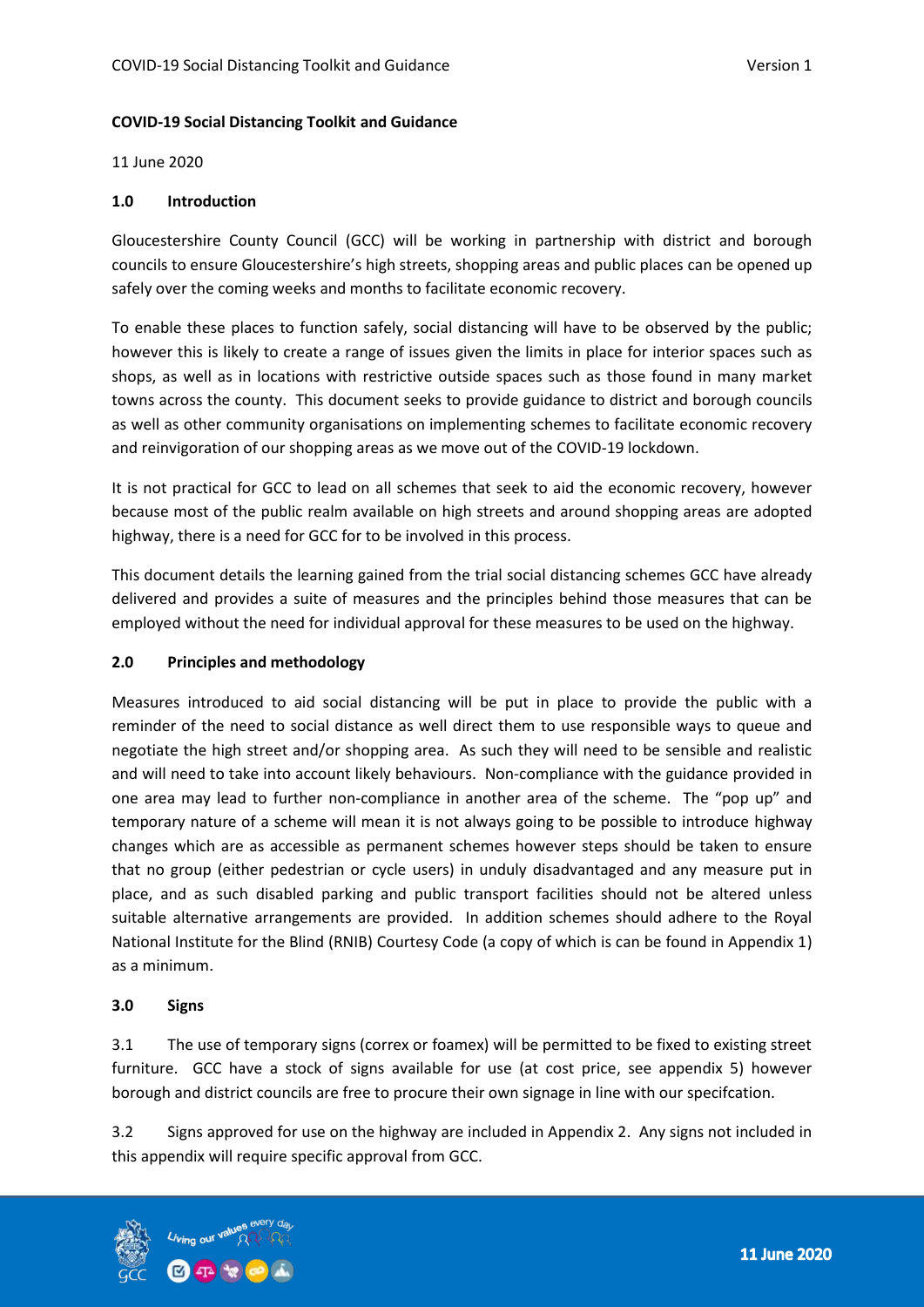*Example: Temporary signs have been used effectively in High Street – Tewkesbury, Bath Road – Cheltenham and Bourton on the Water Village Centre (Appendix 3).*

## **4.0 Floor markings and stickers**

4.1 Floor markings and stickers can be used to provide 2 metre marks for queues or in areas of high footfall. GCC have a stock of floor stickers which are available to purchase (at cost price see appendix 5) . The use of self procured floored stickers is also permitted. (Appendix 4)

4.2 Markings can also be provided in the form of sprayed stencil markings. These have been used effectively to indicate the recommended direction of travel or as queue markers. There are a range of stencils available to purchase from sign manufacturers. The paint used for stencils should be aerosol line marking paint or water based emulsion paint. These markings can be refreshed as required. The use of thick solvent based paints is not permitted as these can prove difficult to remove.

4.3 In areas where queues from shops are likely to encroach on other shop fronts, sprayed stencil markings can be used across doorways to indicate areas that need to be kept clear to allow social distance to those entering and exiting shops.

4.4 In high footfall areas queuing area can be marked off from pedestrian movement corridors using stickers or floor markings.

*Example: Temporary floor markings and stickers have been used in Bourton on the Water (Appendix 3).*

## **5.0 Bollards and barriers**

5.1 Bollards and barriers should only be used to protect pedestrians and cycles from vehicular traffic and should not cover any existing dropped kerb crossing points, access to cycle facilities, private vehicular accesses or pedestrian crossings.

5.2 Barriers, bollards or cones used on the highway will need to conform to and be set out and subsequently maintained in accordance with Chapter 8 of the Traffic Signs Regulations and General Directions 2016.

5.3 Specific permission will need to be sought from GCC prior to the installation of a physical barrier on the highway. This should be discussed with your Local Highway Manager please email enquiries to highways@gloucestershire.gov.uk.

*Example: Water filled barriers have been used to section off on street parking to increase areas available to pedestrians in High Street – Tewkesbury and Bath Road – Cheltenham (Appendix 3)*



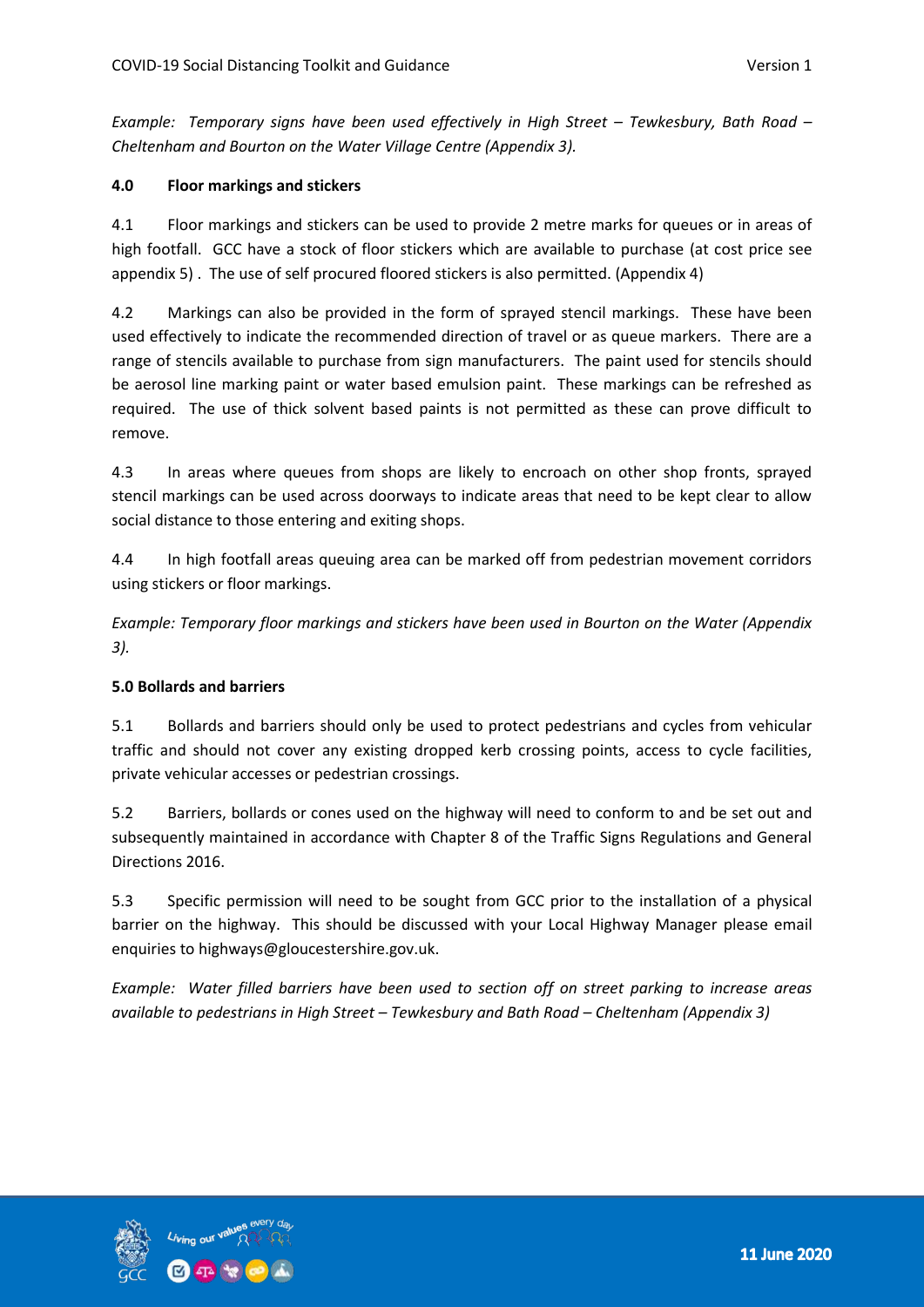# **6.0 Street Furniture**

6.1 It is difficult to social distance on footways of less than 3.0m wide. Because of this the removal of street furniture may be beneficial. Localised narrowing presents less of an issue, however cumulative narrowing below 3.0m significantly limits the ability of pedestrians to socially distance.

6.2 Where usable footway widths are less than 3.0m wide, consideration should be given to the removal of unnecessary street furniture. This may include planters, benches, A-boards, outdoor tables and seating as well as wares for sale.

6.3 Consideration may be given to relocating street furniture used for business purposes (such as tables and chairs outside cafes) to areas that offer sufficient space to social distance if possible and practical.

# **7.0 Cycle Parking**

7.1 Provision of additional cycle parking will be permitted in areas that provide sufficient width to enable cycle stands to be erected whilst enabling social distancing for pedestrians. There are a number of bolt down options available.

7.2 Any works involving digging, drilling or fixing to the highway will need to be undertaken by competent persons with suitable insurance. Typically operatives will need to be accredited under the New Roads and Streetworks Act and carry public liability insurance of £10M.

7.3 Temporary signage to guide cyclists to new facilities is permitted.

# **8.0 Pedestrian flow control**

8.1 In areas where it is not possible for pedestrians to socially distance due to the width of the footway the use of a pedestrian one way can be implemented using the "keep left" principle. Where footway widths are less than 3.0m this can be achieved by pedestrians keeping to one side of a street, however this can only be safely implemented if there are suitable and convenient crossing points to avoid unnecessary walking as this is likely to lead to non compliance.

8.2 In areas of high footfall, this can also be considered where footways are more than 3.0m wide.

8.3 The use of this measure can be achieved by using floor markings and "keep to the left" signage.

*Example: This has been used in high footfall areas of Bourton on the Water*

# **9.0 Feedback and information**

9.1 Consideration should be given as to how members of the public can make feedback. On the trial schemes already implemented, signs were erected with details on how feedback could be provided.

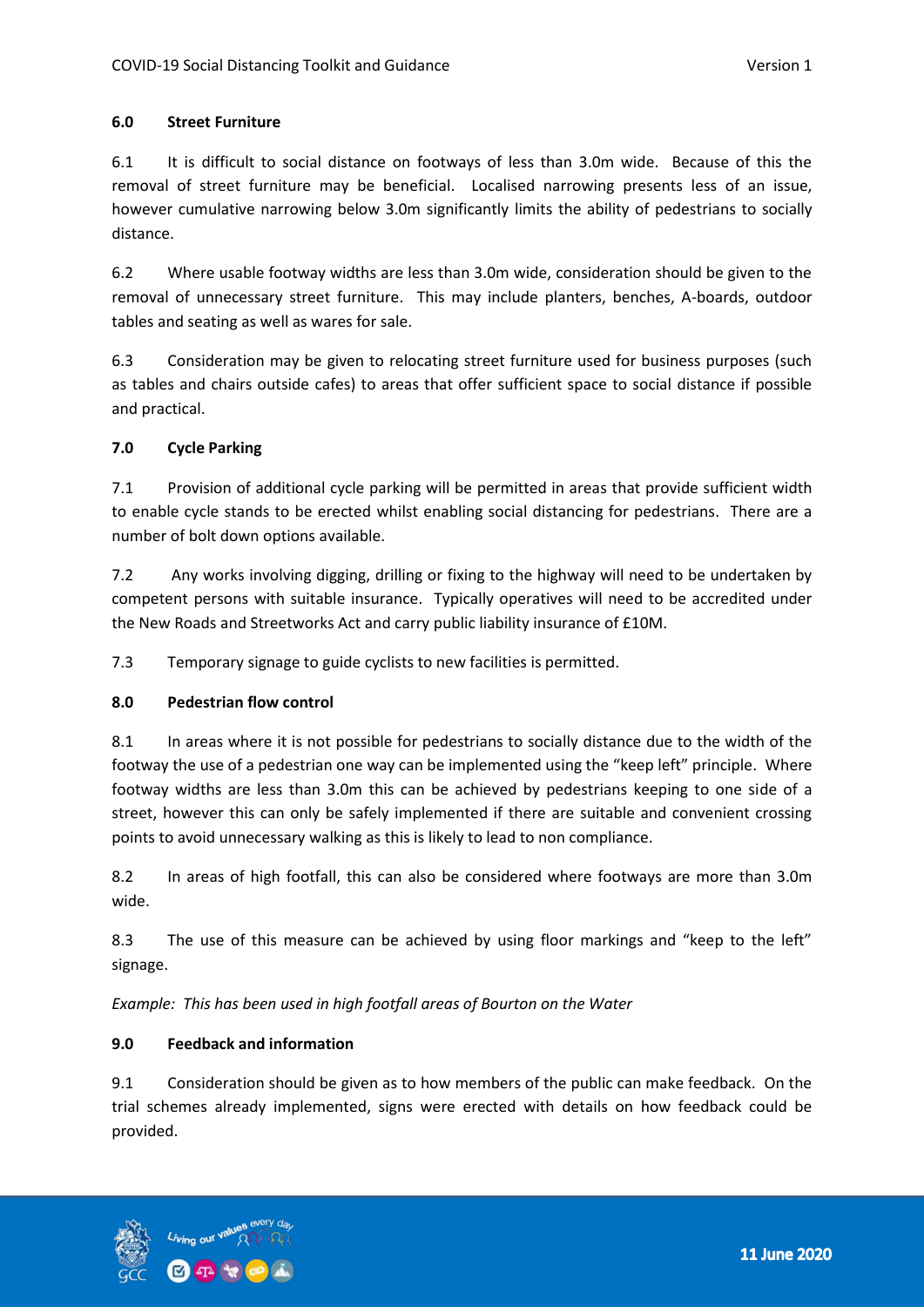RNIB - Coronavirus Courtesy Code

We recommend that:

1. A Coronavirus Courtesy Code should be promoted to enable safe social distancing for all road users. We would be happy to work with others on its development to help all pedestrians and road users to:

- Keep safe and keep 2 metres apart
- Be aware that not all disabilities, including sight loss, are visible
- Work together to ensure everyone can use our roads and paths

2. Preference must be given to allocating extra space for cyclists from the road, not from the pavement space.

3. Any signage indicating any new pop-up cycle lanes should be placed on the road/cycle lane, not on the pavement.

4. Shared space between cyclists and pedestrians must be avoided. Blind and partially sighted pedestrians find it extremely difficult to detect cycles, whilst cyclists may not realise that a pedestrian has sight loss. Mobility aids such as white canes can get caught up bicycle wheels, which is a further hazard to both.

5. While retaining dropped kerbs at crossings for wheelchair users, kerbs should be kept allowing visually impaired people to safely find the pavement edge.

6. Existing controlled crossings should be maintained.

7. Warning markings and signs must also be provided to instruct cyclists to stop when pedestrians are near or on the formal crossing.

8. Many existing bus stops are inaccessible to people with sight loss if these must be reached across cycle lanes - new bus stop arrangements introduced under the scheme must be accessible to the visually impaired.

Further details can be found at rnib.org.uk

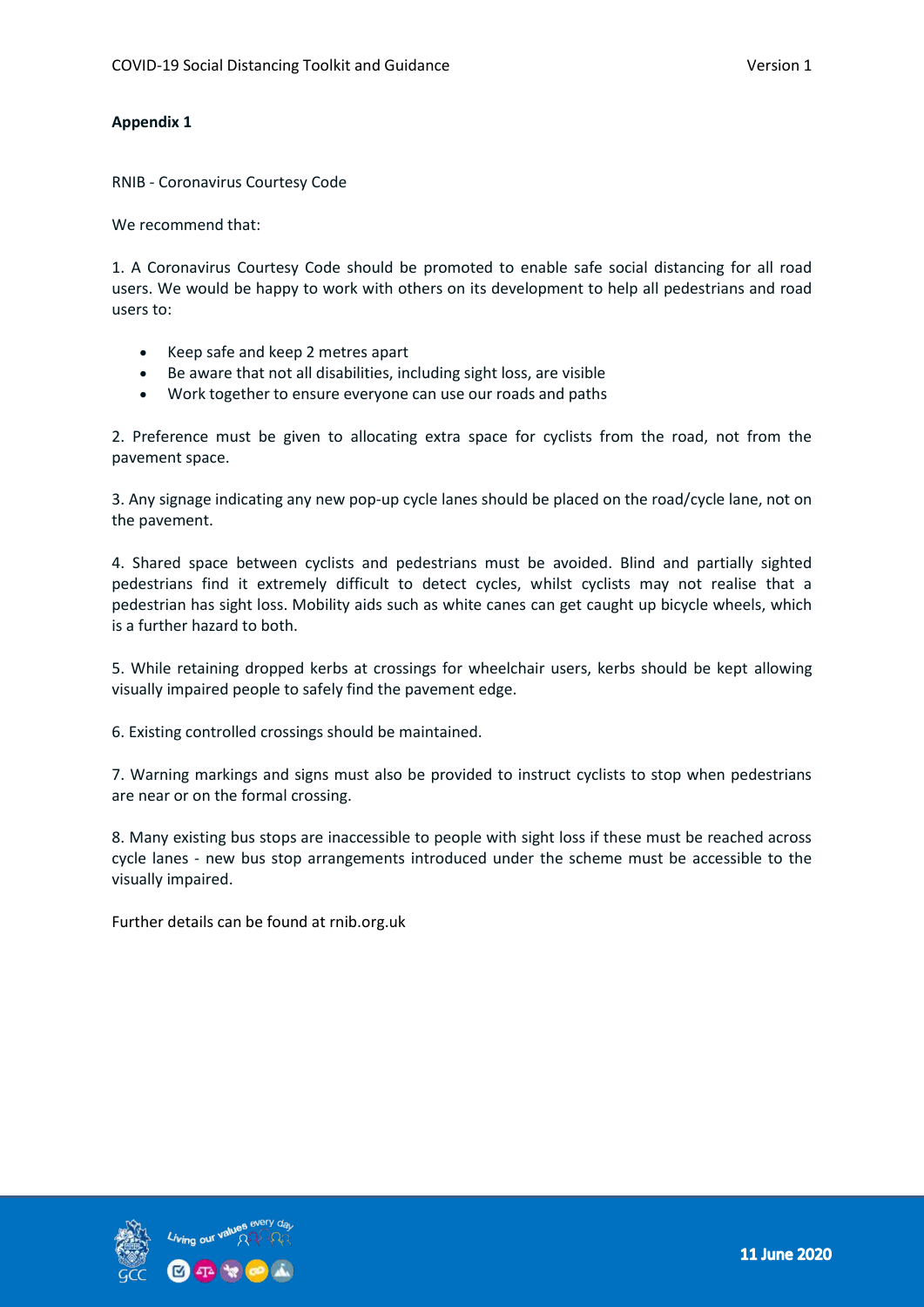#### **DfT approved signage**



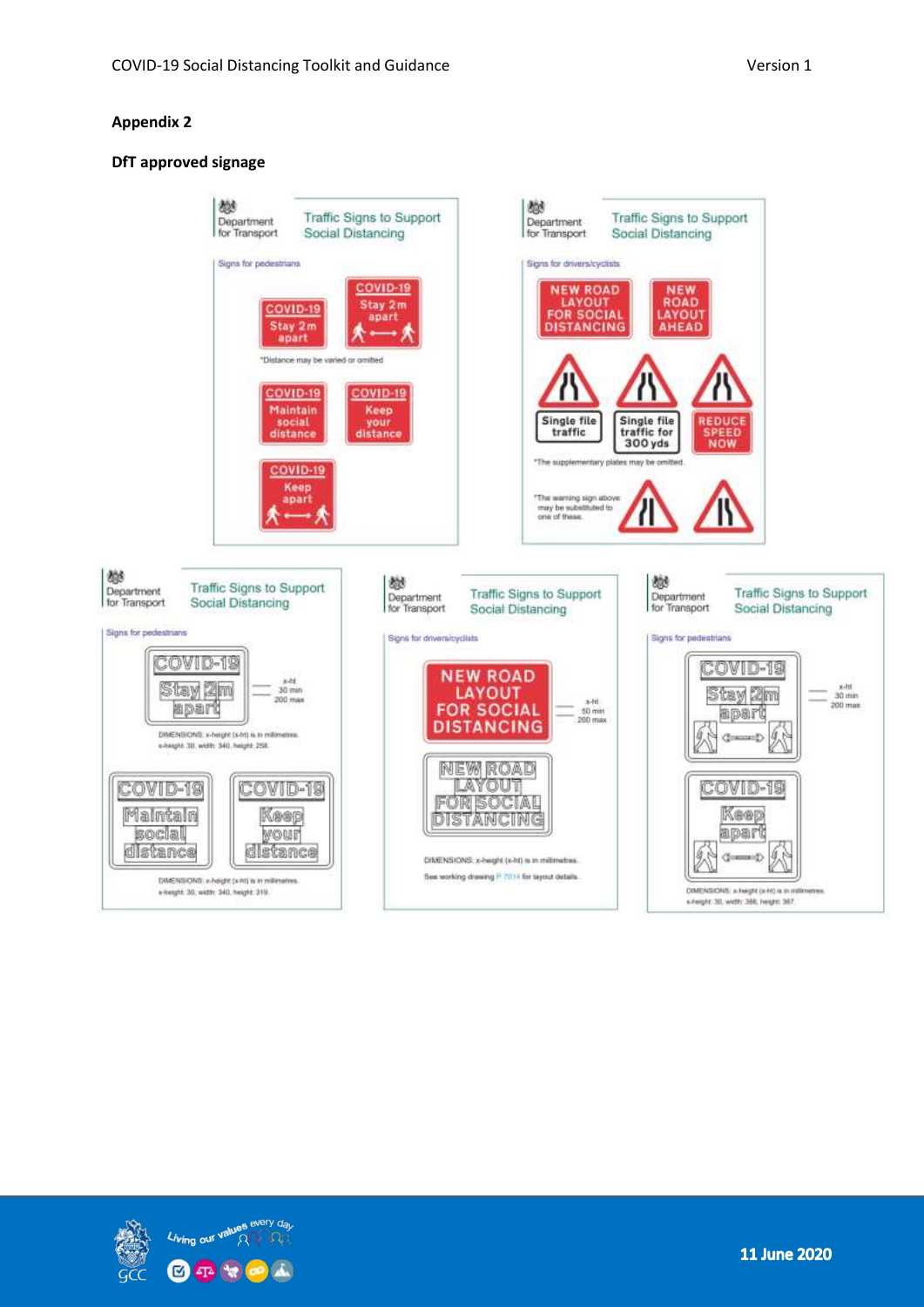# **High Street, Tewkesbury**







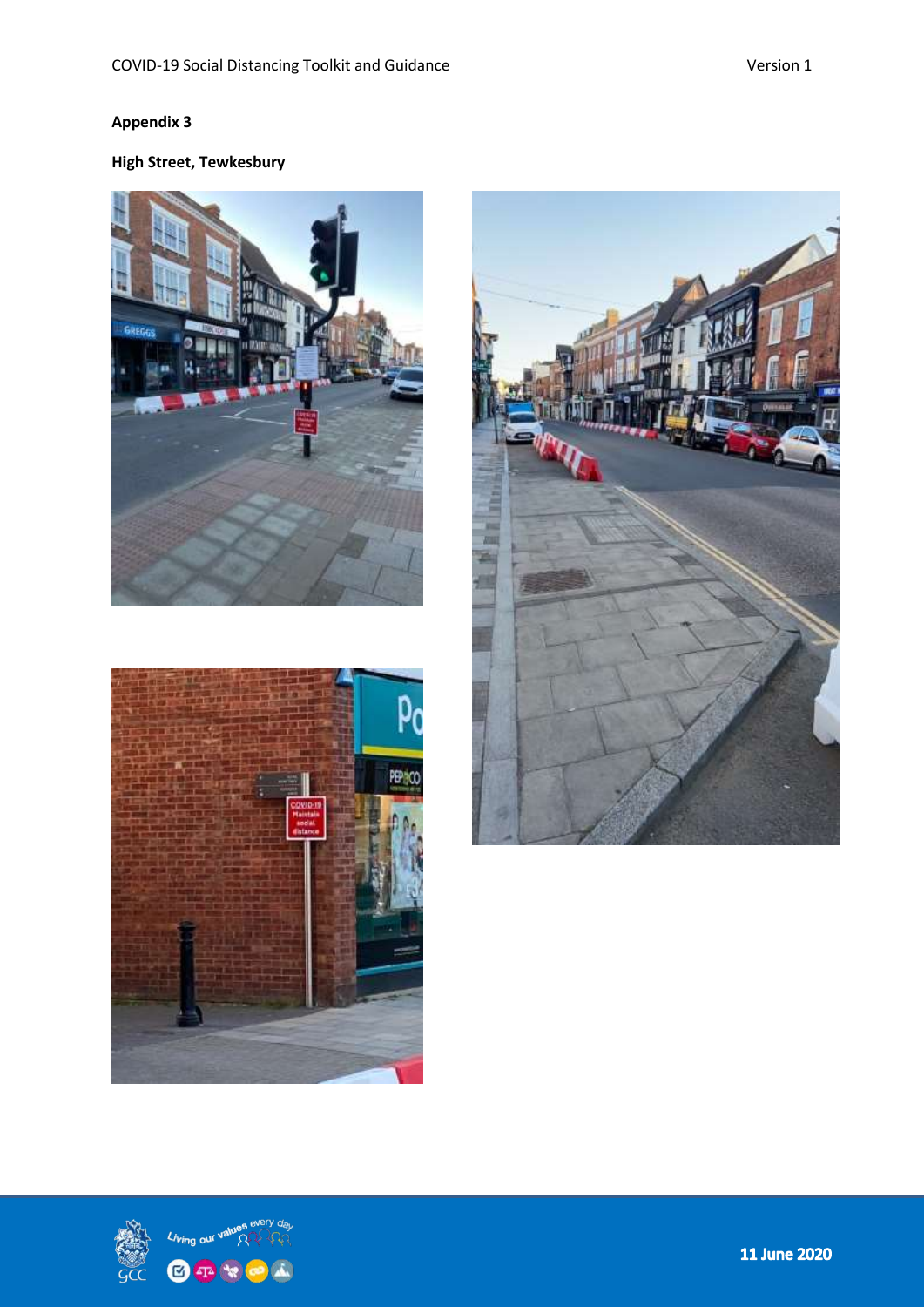# **Appendix 3 (cont.)**

# **Bath Road, Cheltenham**







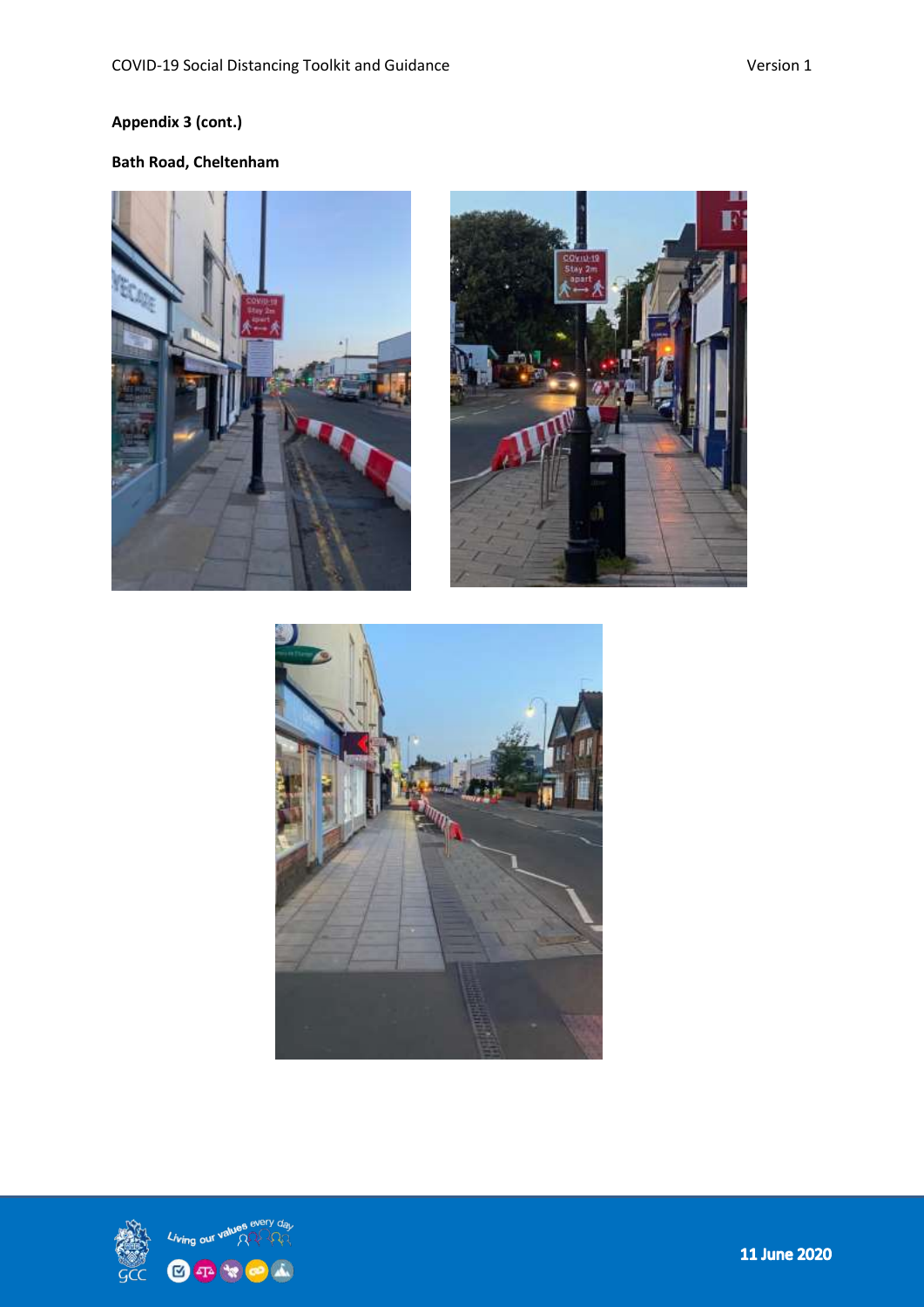# **Appendix 3 (cont.)**

# **Bourton on the Water**







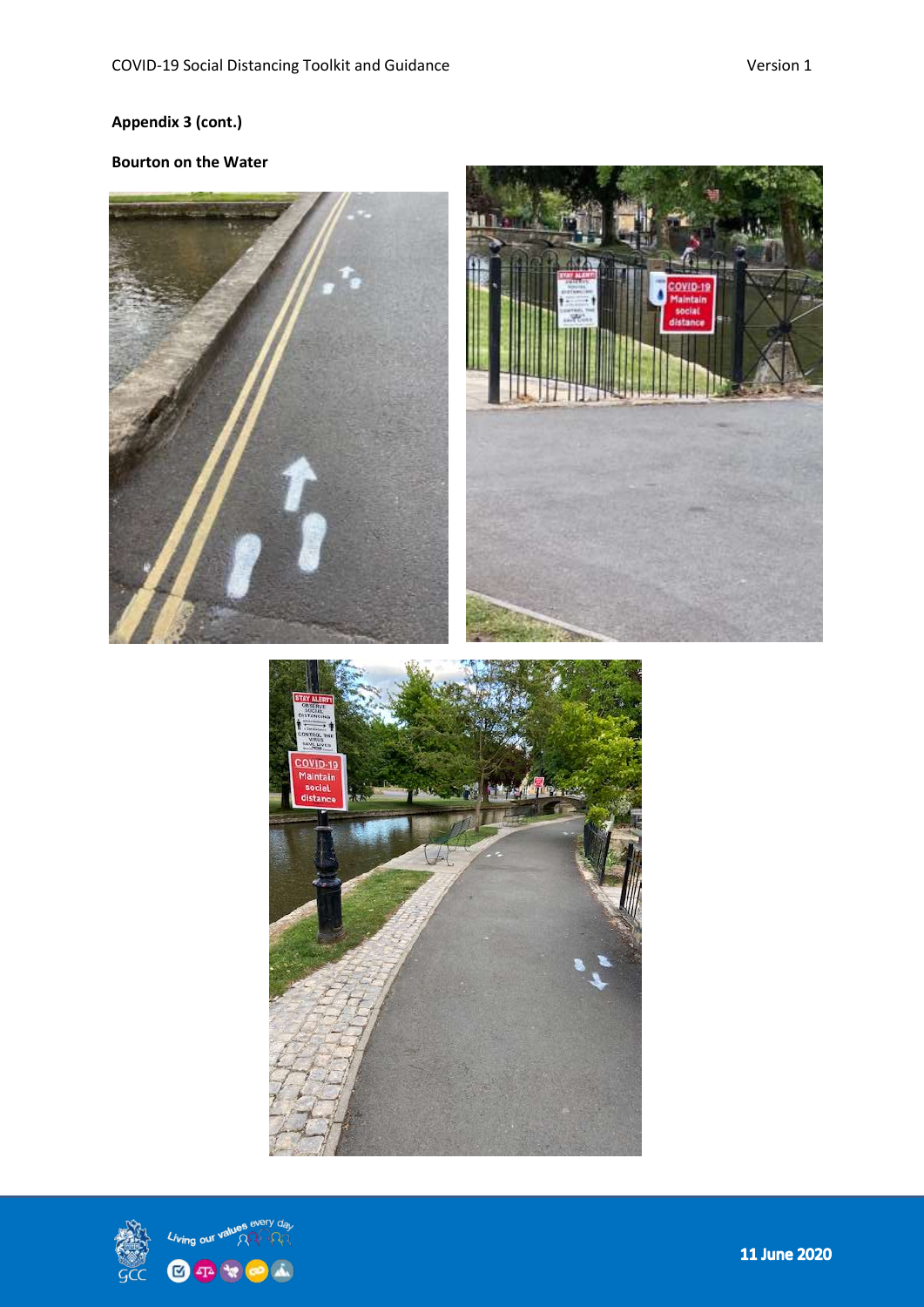## **Floor stickers**